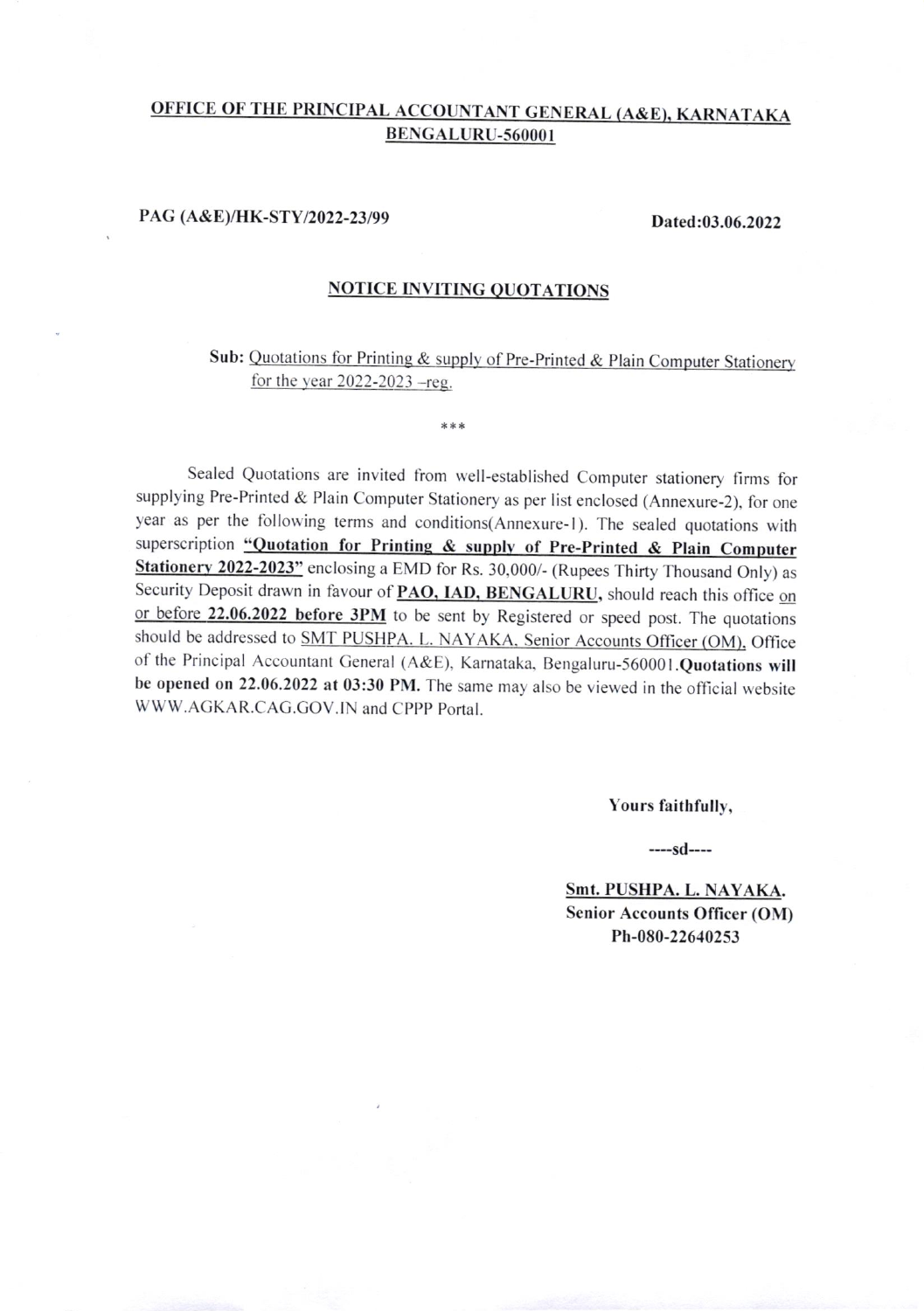#### **ANNEXURE-I**

## TERMS AND CONDITIONS FOR AWARDING ANNUAL RATE CONTRACT FOR PRINTING AND SUPPLY OF PREPRINTED COMPUTER STATIONERY (II) FOR THE PERIOD ENDING 31/03/2023.

- 1) Rates quoted in the quotation should be valid for the period ending 31/03/2023. Companies /Firms that can comply with this regulation need only submit their quotation.
- 2) SAMPLES OF PAPER MATERIAL SHOULD MANDATORILY ACCOMPANY THE QUOTATION.
- 3) Companies/ Firms that have their own individual factory for manufacturing computer blank forms with or without printing and with or without formatting(aligning holes on either side of the forms) alone should apply duly furnishing the address and location of the factory with registration number.
- 4) Companies /Firms that have not so far transacted with this office may forward a copy of their list of customers specifically mentioning covernment Departments. if any. to which supplies are being made by them.
- 5) The Quantities indicated against the required item in Annexure ll are only rough estimates. This office is not in any case to be held responsible for any variation in quantity or even if no order is placed for any item.
- 6) Blank Forms should be delivered within 72 hours from the award of contract. Delivery schedule for pre-printed forms will be communicated along with the supply order for the same.
- 7) All Tenders should furnish a Earnest Money Deposit of Rs.30,000/- in the form of "ACCOUNT PAYEE DEMAND DRAFT" only drawn on any Nationalised Bank, in favour of "PAO-IAD, Bengaluru" along with the quotations. The same shall be returned to the unsuccessful bidders.
- 8) After award of contract, the successful bidder should submit a Performance Security for an amount of  $Rs.45,000$ /-(being  $3%$  of tender value) in the form of DD in favour ofPAO/IAD. BENGALURU.
- 9) GST rates to be quoted separately along with the terms of payments and delivery period.
- l0)Payment for supplies will be made after ensuring that supplies are made to the best satisfaction of the office.
- ll)Proof may be got approved befbre printing and supply of rhe required computer stationery.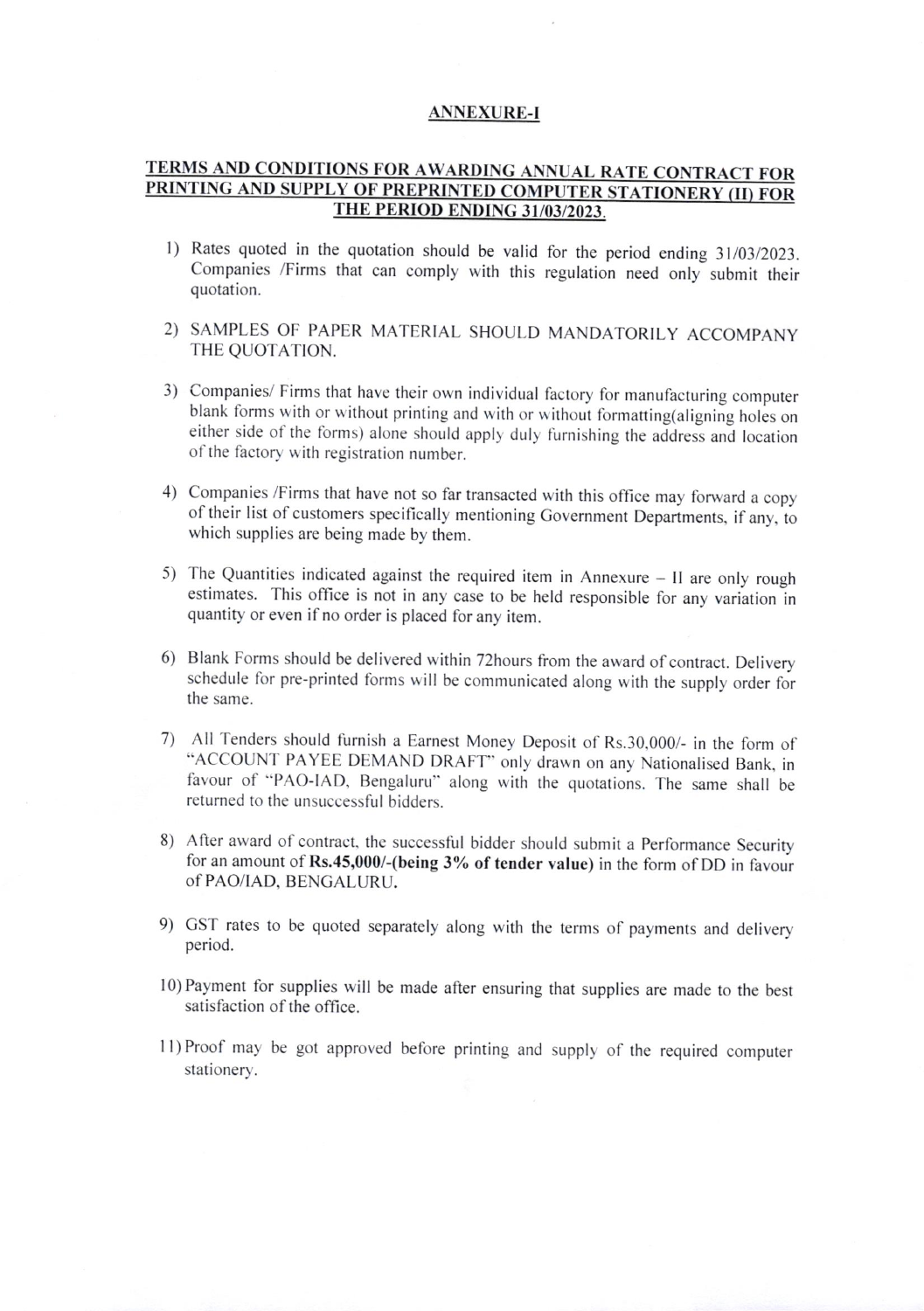- 12) In case of delay in supplies, liquidated damages of 2% on contract value per week up to a maximum of 4 weeks will be imposed.
- 13) In the event of non-supply of computer stationery within the specified date by the successful bidder, this office reserves the right to terminate the contract.
- l4) No escalation in cosl will be permitted during the contract period.
- I5) Persistent irregularity in adhering to the time schedules for supply and any violation of the terms of the contract will entail forfeiture of security Deposit, termination of contract assigned and further such defaulting Companies/Firms will attract black listing and will not be considered for awarding any contract in future.
- 16) The computer stationery should be delivered within 3weeks from the date of issue of the purchase order.
- l7)This office reserves the right to accept or reject any. or all quolations without assigning any reasons there for. The decision of the office shall be Final.
- 18) Quotations in accordance with the above said Terms and Conditions should be sent in sealed covers and addressed to:

Smt. PUSHPA. L. NAYAKA Senior Accounts Officer (OM) O/O The PRINCIPAL ACCOUNTANT GENERAL (A&E), KARNATAKA. Park House Road, BENGALURU-560 001 Phone: 080-22640253

so as to reach this office on any working day **before 3.00 pm** on or **before** 22/06/2022.

 $---sd---$ 

Sr. Accounts Officer/OM